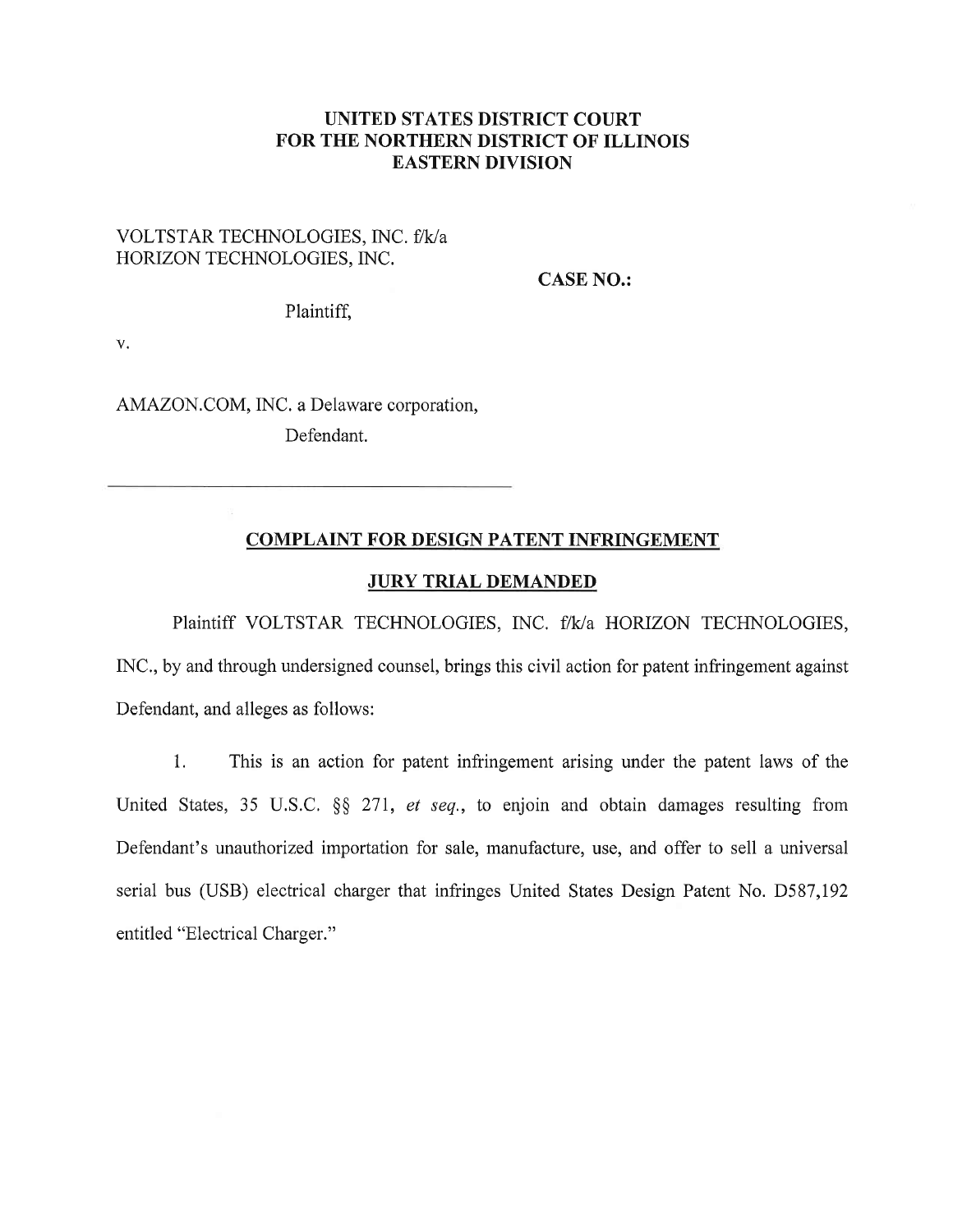#### PARTIES. JURISDICTION AND VENUE

2. Plaintiff VOLTSTAR TECHNOLOGIES, INC. f/k/a HORIZON TECHNOLOGIES, INC. ("Voltstar") is an Illinois corporation with its principal place of business at 1320 Tower Road, Schaumburg, Illinois 60173.

3. Defendant AMAZON,COM, INC. ("Amazon") is a Delaware corporation with its principal place of business at 4I0 Terry Avenue North, Seattle, Washington 98109.

4. Pursuant to 735 ILCS 5/2-209, Amazon is subject to personal jurisdiction within this judicial district and division because it operates, conducts, engages in, or carries on business within this state, judicial district and division, and/or has an office or agency within this state, judicial district and division.

5. In addition, Amazon is subject to personal jurisdiction within this judicial district and division because the unlawful conduct of Amazon took place within this judicial district and division, and jurisdiction over Amazon will not offend traditional notions of fair play and substantial justice.

6. This Court has exclusive subject matter jurisdiction pursuant to 28 U.S.C. \$1338(a) under the Patent Laws of the United States.

7. Venue is proper in this judicial district and division pursuant to 28 U.S.C. \$1400(b) and 28 U.S.C. \$1391 (b) because Amazon has committed acts of infringement within this judicial district and division.

#### THE PATENT-IN-SUIT

8. Prior to November 28,2007, James W. McGinley, Donald Rimdzius, and Joseph L, Kapushion, invented a new and novel ornamental design for an electrical charger.

J

-l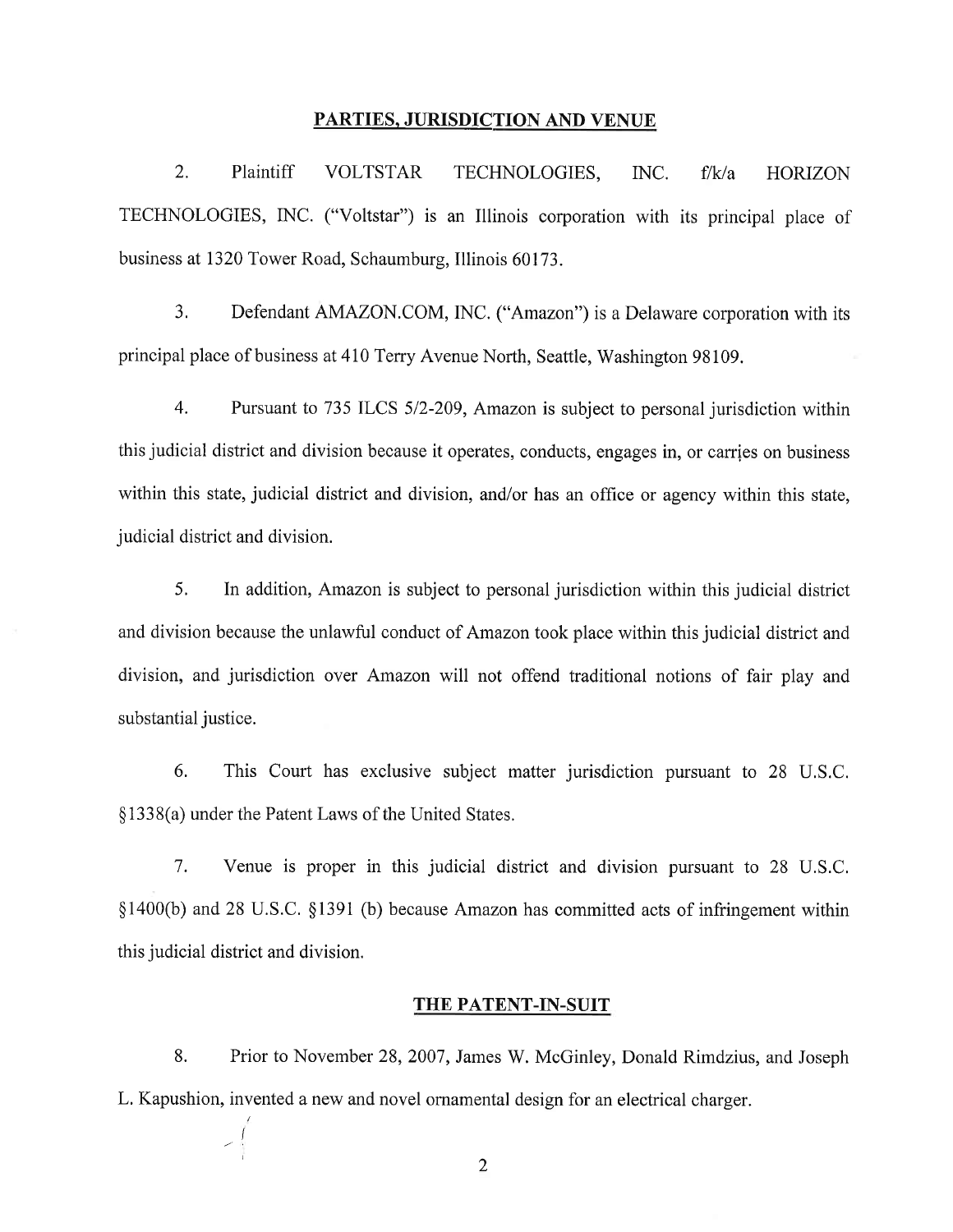9. McGinley, Rimdzius, and Kapushion applied for and obtained United States Design Patent No. D587,192 entitled "Electrical Charger" which was duly and legally issued on February 24, 2009 (the '192 Patent). A true and correct copy of the '192 Patent is attached as Exhibit A.

10. McGinley, Rimdzius and Kapushion assigned all right, title and interest in and to the '192 Patent to Plaintiff on November 30, 2007.

<sup>I</sup>l. The '192 patent claims the following ornamental design for an electrical charger:

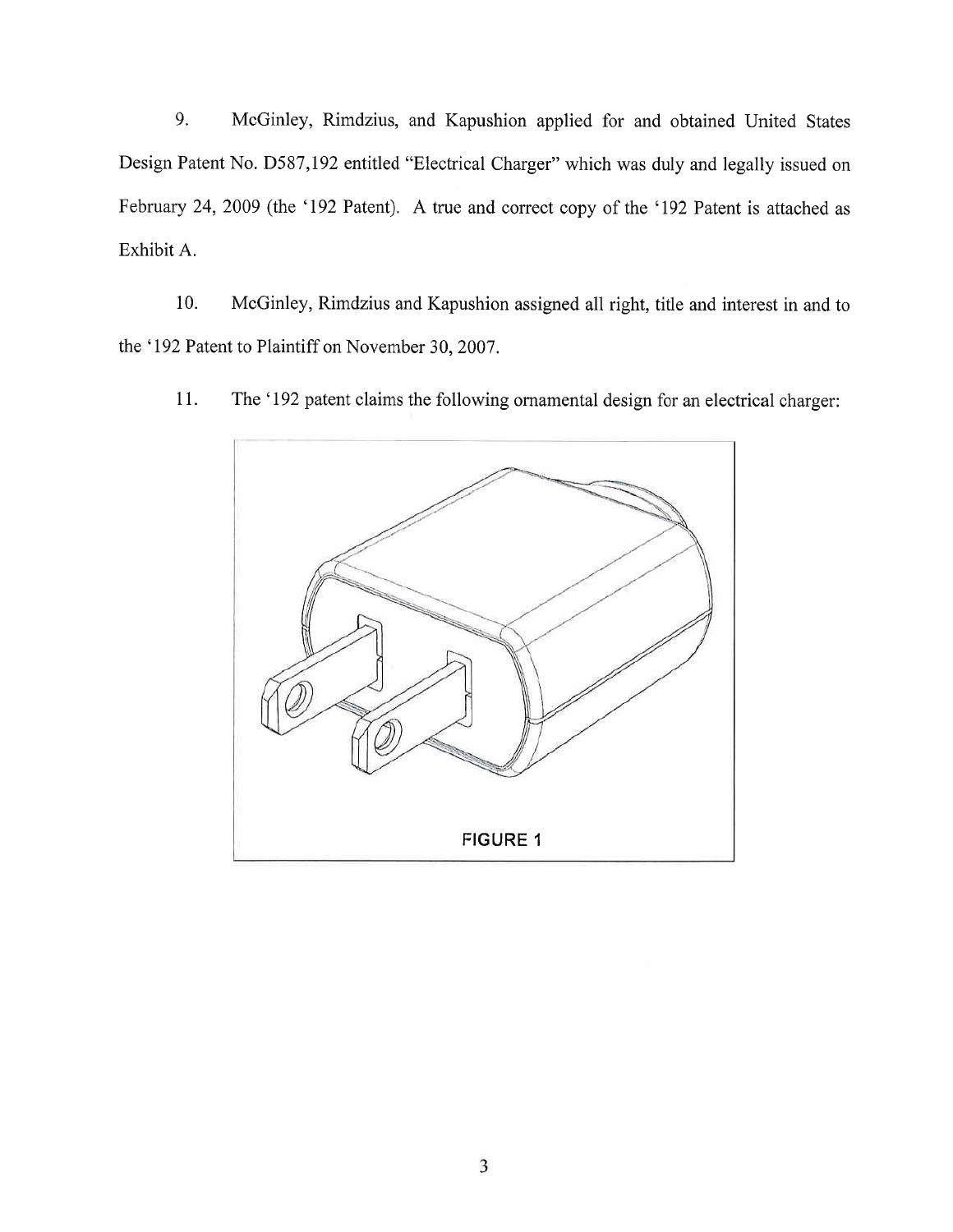

## INFRINGEMENT OF THE '192 PATENT

12. Amazon is the manufacturer and seller of a popular battery operated e-reader device called the "Kindle."

13. On February I0, 2009, Amazon announced the Kindle 2. The Kindle 2 used the same USB data connection for both data transfer and battery charging. The Kindle 2 comes with a USB cable and an electrical charger. The electrical charger included with every Kindle 2 looks like this: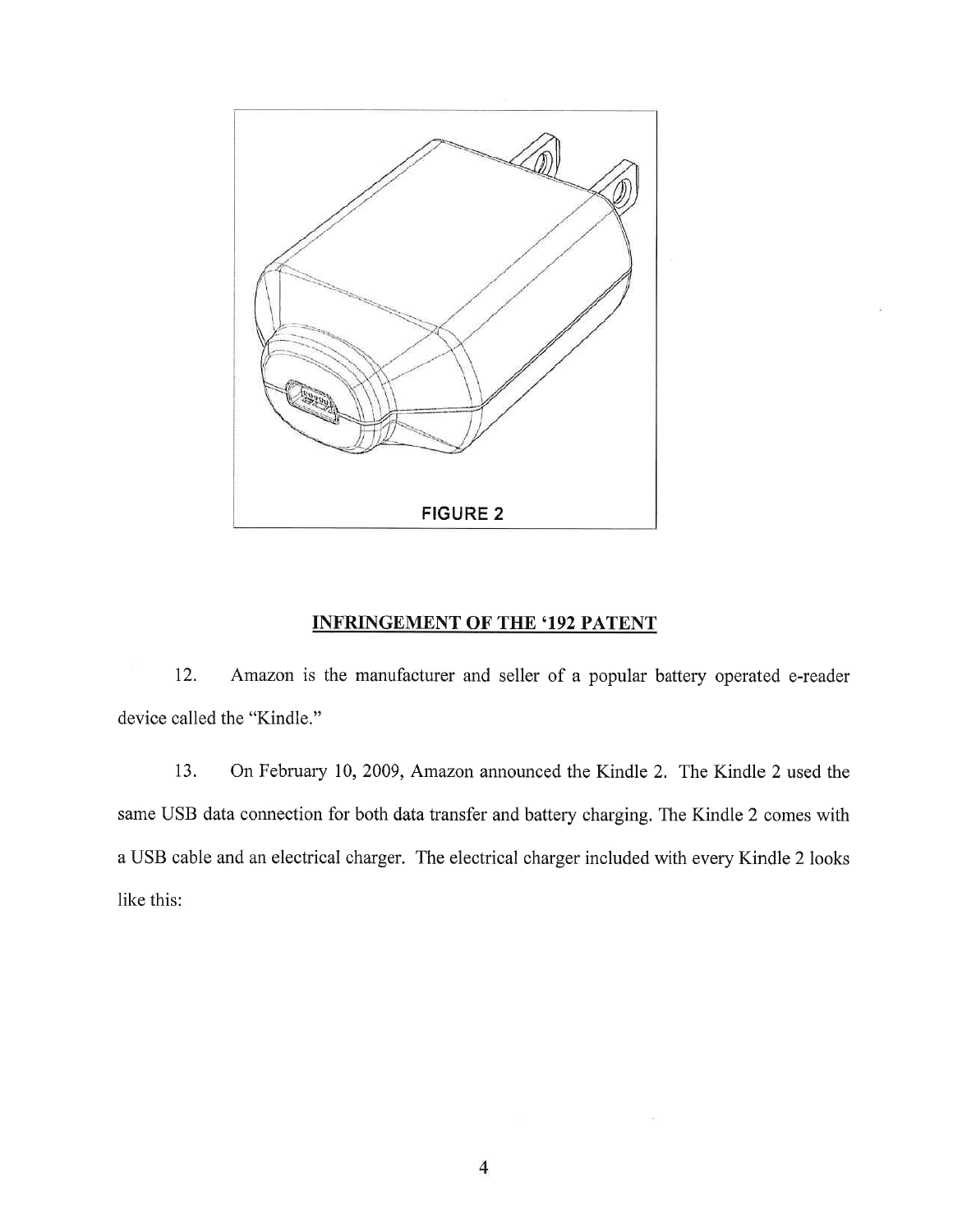

14. From 2009 through 2012, millions of Kindle devices, including the Kindle 2, the Kindle DX, and the third, fourth and fifth generation Kindles, manufactured and sold by Amazon were sold with the electrical charger shown above.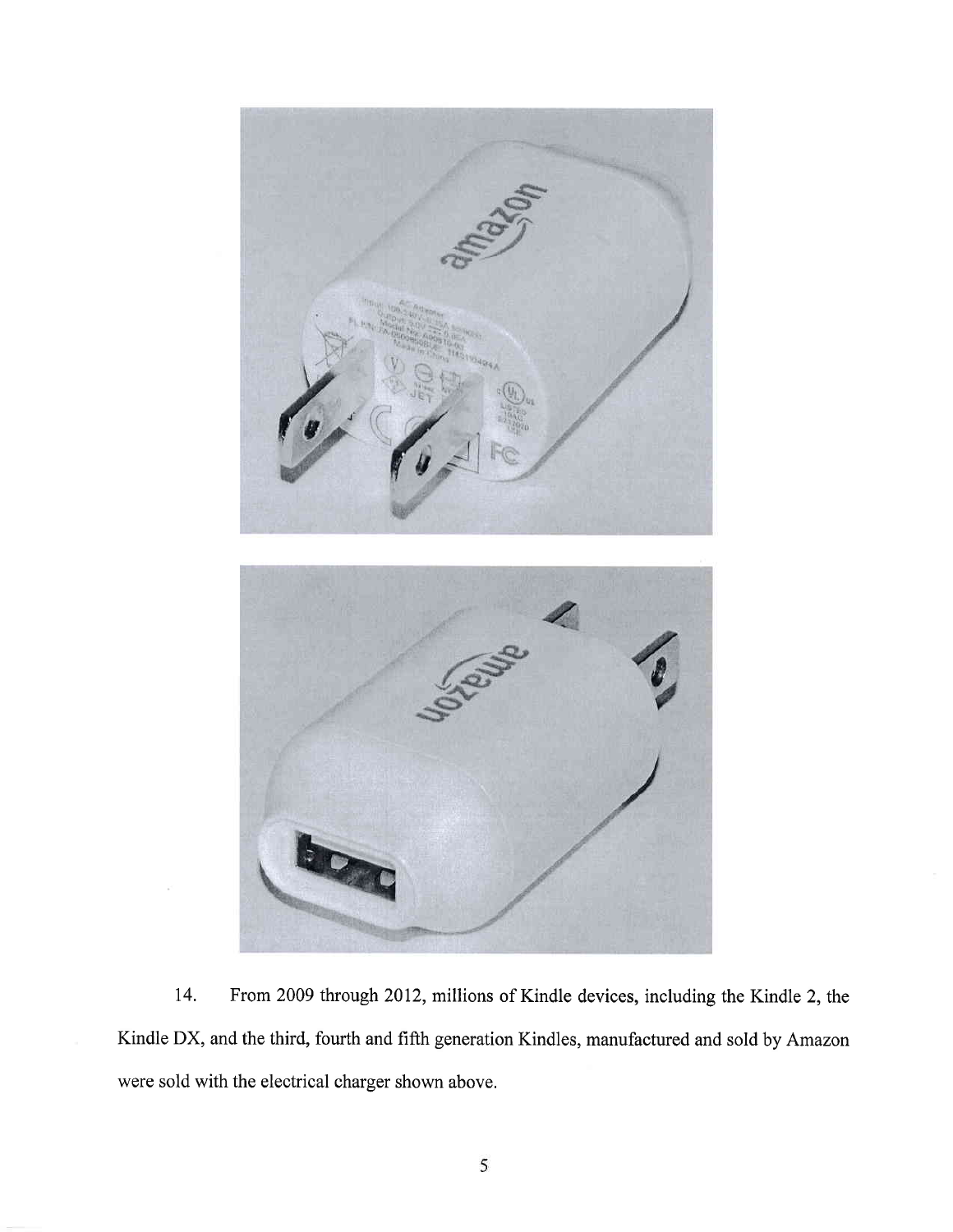15. Amazon's electrical charger for the Kindle infringes the ornamental design for an electrical charger of the '192 Patent.

#### COUNT I

# INFRINGEMENT OF U.S. DESIGN PATENT NO. D587.192 AGAINST AMAZON

16. Plaintiff re-alleges paragraphs I through 15 above as fully and completely as if set forth herein verbatim.

17. Defendant Amazon makes, uses, sells, offers to sell and/or imports into the United States for subsequent distribution, sale or use, products that infringe the '192 Patent.

18, Without limiting paragraph 17, Amazon's manufacture and sale of the Kindle electrical charger constitutes infringement of the '192 Patent,

19. The activities of Amazon have been done and continue to be done without license or permission from Voltstar and/or without authority of Voltstar.

20. The activities of Amazon have been and continue to be to the injury and detriment and irreparable harm to Voltstar.

#### WHEREFORE, VOLTSTAR PRAYS :

A. For judgment that Amazon has infringed the '192 Patent:

B. For an accounting and an award of damages sufficient to compensate Voltstar for the infringement but in no event less than a reasonable royalty;

C. For an award of costs: and

D. For such other and further relief as to the Court may appear just and reasonable.